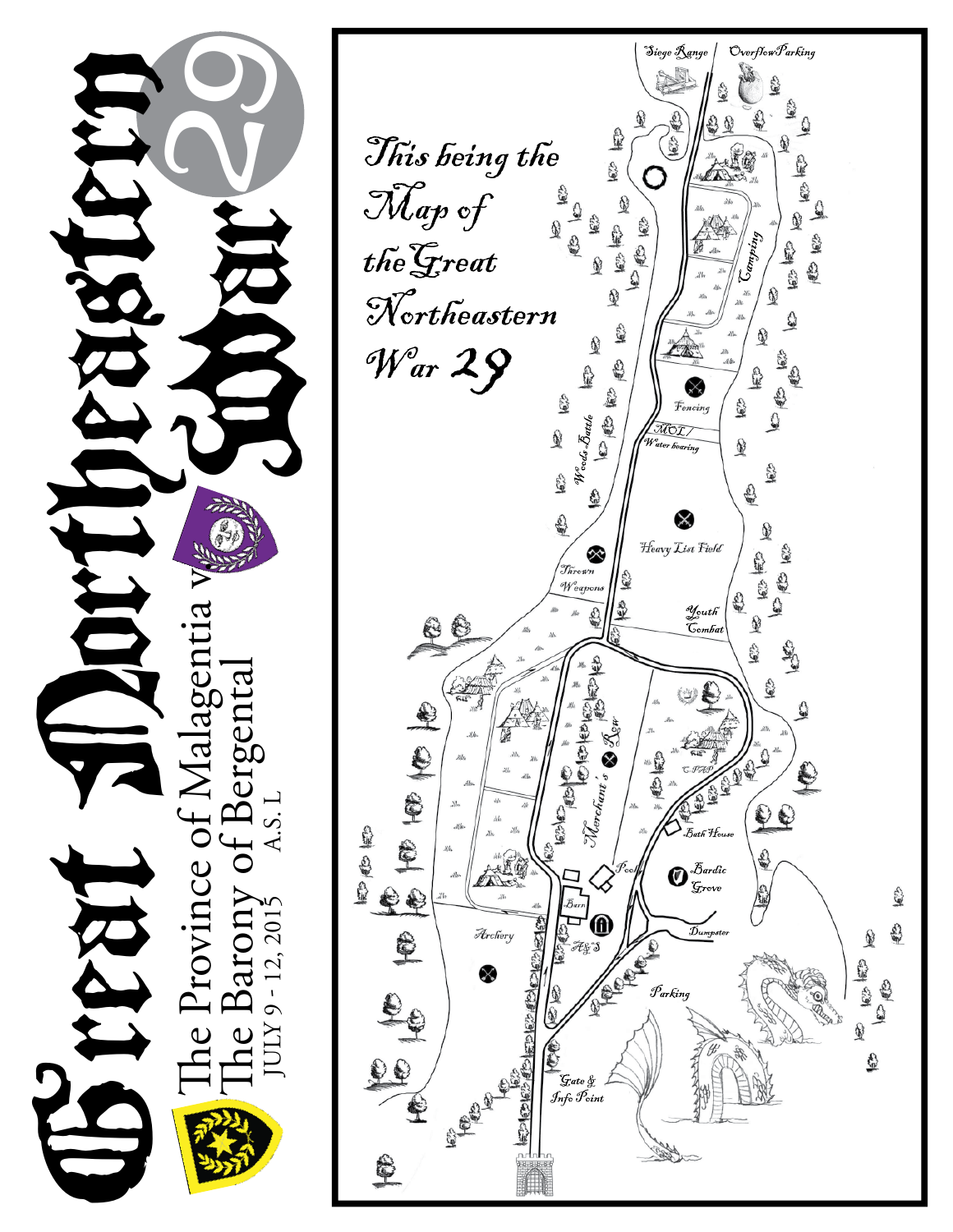## Greetings and Welcome To This The 29th Great Northeastern War

It is my special privilege to welcome you to Great Northeastern War XXIX. This event has been eleven months in the making and I hope you enjoy it as much as we have enjoyed putting it together.

Fighting, archery, thrown weapons, classes, demonstrations, siege weapons, and shopping are just a few of the activities on offer this year. In its second year, we have Bardic Grove available to enjoy performance art. The Deed will be fought on Friday and offer its own entertainment.

Don't forget to check out the schedule of events. There you will find a complete listing of everything happening this weekend.

This is also the second year we will be supporting the Youth Service Initiative. This initiative is for children under the age of 12 to help them discover what service in the Society means. Please help our youth in this important endeavor.

If you have any questions or need assistance, please reach out to myself or any staff member. I'll be the one in the black and white check. Trust me, you can't miss me!

Thank you for attending. I wish you a great weekend!

Lady Tiernan Shepherd Autocrat, Great Northeastern War XXIX

## Great Northeastern War Staff

Baroness Molly Schofield

 **Autocrat** Lady Tiernan Shephard  **Deputy Autocrat** Lady Wynefryd Bredhers  **Keeper of the Grounds** Baroness Astridr Sigrun Ulfkelsdottir and

 **Gate Keeper** Lord Edweard Midnight  **Informantion Point** Lady Marie D'Agincourt **Security** Kodran Greaddenson Olthurson Veassellurd  **Merchant Coordinator** Lady Ameline Bernaerds Battlefield Coordinator Syr Arlof O'Donovae  **Marshal In Charge** Lord Richard Crow

S**idar Points** 

- Heavy List There will be four Heavy List War Points fought Friday and Saturday. The Battle of the White Witch (1 war point) will be held on Friday. The Siege of Paris, being fought Saturday, includes a woods battle (1 war point), followed by a continuous Rafts and Town
- scenario (2 war points). **Rapier Combat** - There will be five Rapier Combat War Points. Friday will see a Five Man Melee, Fortress Siege, and a Field battle. Saturday's

battles include a City Defense scenario and Woods battle.

**Archery** – There will be three Archery War Points, one each for Clout,

## Site Rules

#### **Regarding Alcohol, Tobacco and Controlled Substances...**

The laws of the mundane world still apply here at GNEW. Should staff learn of anyone violating such laws, we will not hesitate to evict said person without refund and will call the authorities. The legal age for alcohol possession in Maine is 21.

#### **Regarding Grey Water...**

Hebron Pines campground, like all campgrounds in Maine, is subject to stringent grey water discharge regulations. Grey water (water used in washing dishes, run-off water from showers, and other types of waste water that contains soap or food remnants) may not be dumped onto the ground. Collect all grey water from cooking and washing and dump it only at the designated grey water dumping stations. Improper disposal of grey water violates state and county health department guidelines, impacts the environmental quality of our land and water resources, and may result in hefty fines for Hebron Pines campground and the SCA, inc.

 **Fencing Marshal** Lord Trian O'Bruadair Thrown Weapons Marshal Lord Velikail of Deltuva  **Youth Fighting Marshal** Lord Finan mac Bressail **Arts & Sciences Coordinator** Lady Elgiva Wilhelm  **Youth Activities Coordinator** Lady Bianca di Firenze  **Herald's Point Coordinator** Lord Conall an Doire

 **Archery Marshal** Lord Deormund Wulfryld  **Royal Liason** Baroness Astridr Sigrun Ulfkelsdottir  **Fighter Support** Lady Rose Copper Steel  **Sitebook** Lady Christiana Crane

Advancing Soldier, and Castle Window. People can shoot War Points whenever the range is open.

- **Thrown Weapons** There will be three Thrown Weapon War Points, one each for Adults, Youth, and Under 5 Foam Thrown Weapons.
- Arts & Sciences There will be four Arts and Sciences War Points. One each for the Great Northeastern University, the Potables Competition, Youth Arts & Sciences, and the Arts and Sciences Grand Exhibition.
- **Merchants** Great Northeastern War is pleased and proud to once again include shopping as a war point.

#### **Regarding Garbage...**

Participants at Great Northeastern War are responsible for the disposal of their own garbage and clean up of their campsites. Hebron Pines Campground provides a dumpster for garbage disposal, located at the top of the parking lot. If you need garbage bags, they are available at Information Point for your convenience. Absolutely no garbage should be placed in grey water barrels, in port-a-potties, or the bath house. Thank you for your help in keeping this site clean.

#### **Regarding RVs and Other Vehicles...**

Please note that although the campground does have hookups for RVs, we do not feel that RVs are conducive to creating a medieval atmosphere at our event, and our agreement with the management of Hebron Pines Campground does not allow for them. Attendees are expected to camp in tents (medieval or modern). All vehicles must be removed to the parking area as soon as possible after loading or unloading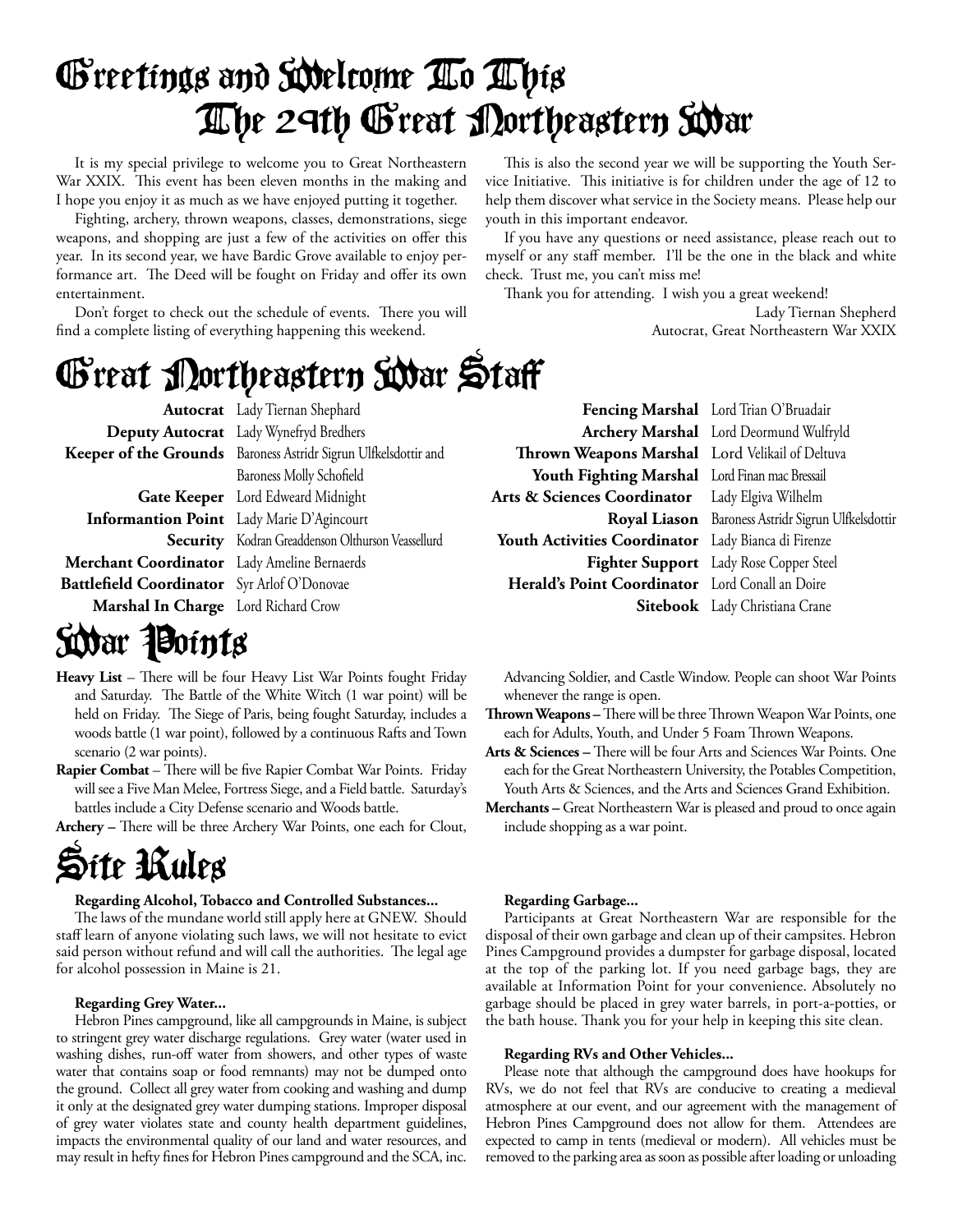them. You may not leave vehicle in camp, even if you cover it with tarps or otherwise camouflage it. Please note, there are limited exceptions to this policy that have prior approval of the Autocrat. If you have a need of an RV next year, please contact next year's autocrat prior to the event.

#### **Regarding Radio Channels...**

If your group is using two-way radios, we ask that you please keep off channels 7, 8 and 9. These channels are used by our staff to keep the event running smoothly.

#### **Regarding the Swimming Pool...**

There is an in-ground swimming pool at the campground, which may be open during part of the weekend (weather permitting). There is no lifeguard on duty. Swim at your own risk. Per campground rules, no person under the age of 16 will be allowed in the pool area without direct adult supervision. We will be strictly enforcing this rule.

#### **Regarding Fireworks, Fires and Fire Wood...**

While Maine law allows for personal use of fireworks, the Great Northeastern War does not allow fireworks due to the safety concerns. The concern stems from the population density and the volume of canvas and nylon at the event. Please do not bring fireworks of any kind to Great Northeastern War.

Do not dig fire pits. Fires may be built only in the pre-built fire rings provided by the campground, or you may provide your own above-ground fireplace. Pre-built fire rings may not be moved for any reason. Do not dispose of ashes from fires unless they are completely cold. Failure to do so may cause a fire. The State of Maine does not allow firewood to be brought in from out of state due to invasive insects. If you have accidentally done so, please burn it immediately, and completely. Firewood is not for sale on site.

Absolutely no tiki torches in the woods, under overhanging branches, or within 30 feet of the wood line. Do not cut branches from or cut down trees.

#### **Regarding Pavilions on the Battlefield...**

Due to the size of the safety zone needed for Combat Archery to take place without danger to spectators, the space available to set up pavilions or sunshades at the sides of the battlefield is somewhat limited. All persons wishing to erect structures on the battlefield must obtain permission from the Autocrat before setting up.



#### **Regarding Minors...**

No one under the age of 18 will be allowed on site unless accompanied by their parent or legal guardian. The parent or guardian must be present on site with the minor at all times. Parents or guardians may not sign the minor in (or just drop the minor off) and then leave for the weekend. Unaccompanied minors will not be allowed to remain at the event, and will be escorted off site into the custody of their parents or other authorities. We reserve the right to request proof of age from any person entering the event.

Parents or guardians will be required to sign a waiver in the minor's name before being admitted to the site. Emancipated minors must show legal proof of emancipation, along with positive identification. This is not an arbitrary rule. This policy exists for the protection of everyone involved – the parents, the minor, the event staff, and the site owner. If you have any questions about this policy, or about what may serve as proof of guardianship, please contact the Autocrat. If you are attending GNEW with minors that are not your legal children, you will need to submit your Medical Authorization for Minors Form at gate.

Learn more about activities designed for children on the Youth Activities page of the Events Book (this is a separate handout).

#### **Regarding Pets...**

Small household pets are allowed at Great Northeastern War, provided your pet is safely secured at all times, and does not pose a danger to others attending the event. Horses, poultry, or other livestock are not allowed on site.

Pets are not allowed to freely roam the site at any time. All pets must be either leashed or kept within a secure containment area at all times. "Voice control" is not sufficient. Attendees who violate this policy may be evicted from the site.

Should the staff find that your pet is being kept in conditions likely to endanger the welfare of the animal (such as locked in your car), we will not hesitate to notify the appropriate authorities.

Please take whatever steps are necessary to ensure that waste products produced by your pet do not affect the health and comfort of other attendees. **Do not dispose of bags of pet waste in the**  Portajohns. The bags can damage the pump.

Remember that Great Northeastern War is held in a very rural location, and that wildlife of all types may come in contact with your pet. Please be sure your pet has complete and current vaccinations before you bring it to Great Northeastern War.



Hey kids! Come try your hand at the Under 5 Thrown Weapons Tournament! Specially made foam throwing weapons will be used. All participants must be under 5 years old although small "5's" will be allowed if they understand that they will only be able to participate in one tourney - either the under 5 or youth

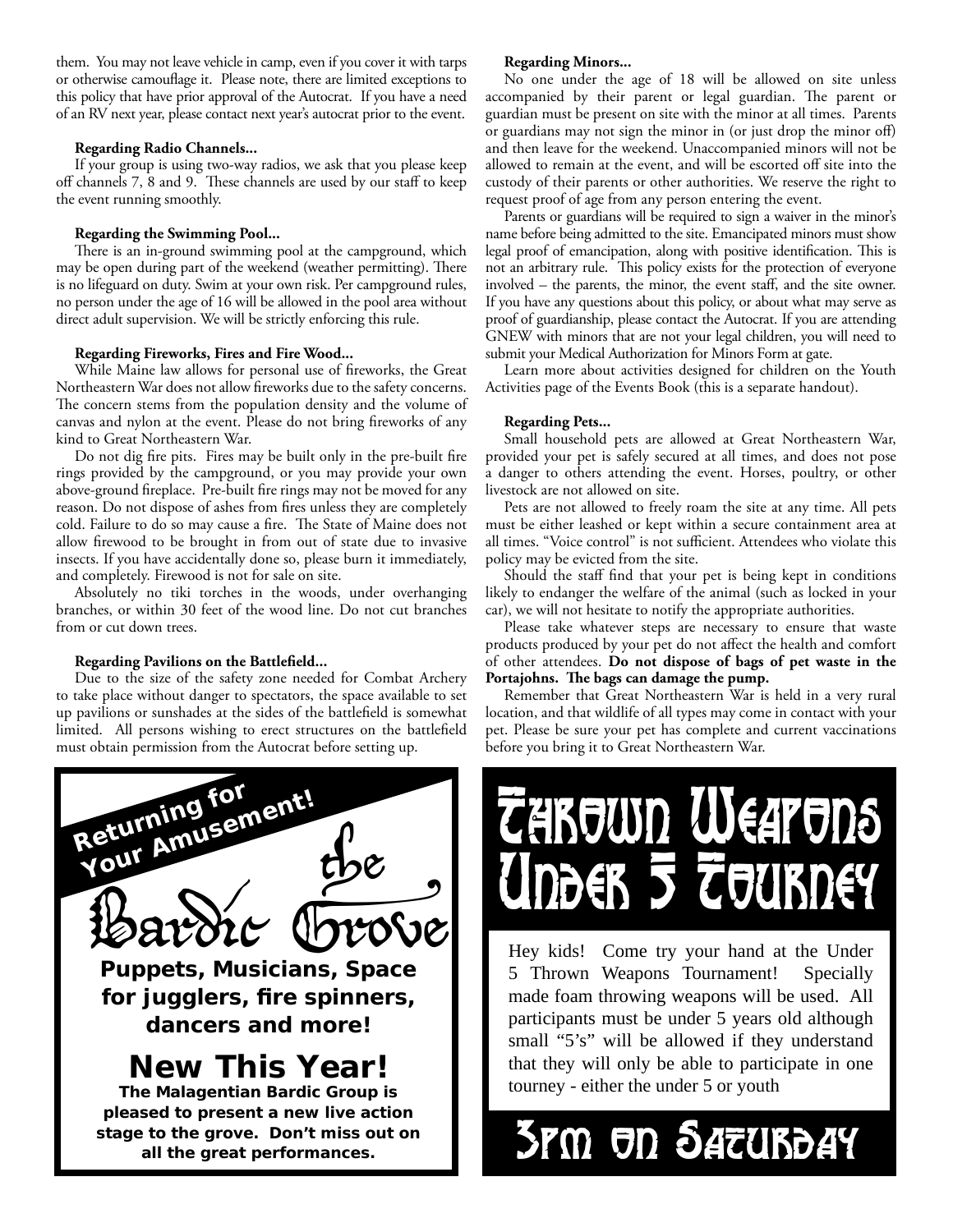# Looking for things to do?

#### **Volunteers**

Every aspect of this event is run by volunteers and your help is needed and appreciated. Stop by Info Point and see where you might be of assistance.

#### **Fighter Support**

Waterbearing volunteers help keep our fighters hydrated. Help even for one battle is greatly appreciated. For more information, please visit Info Point or speak with the Lead Waterbearer, Lady Rose Copper-Steel. If you are interested in assisting the Chirurgeons, please see Lady Thalia of Malagentia to find out when and where she needs extra healing hands.

#### **Archery**

As always, Archery will be an important and integral part of the competition at Great Northeastern War. In addition to three war point shoots, we will offer a wide variety of novelty and Pennsic war practice shoots for both adults and children. All equipment should reflect the spirit of medieval archery and should be appropriate for, and familiar to, you. East Kingdom Archery Policies and Equipment Standards will be in force. The range is open from 9 to 5 on Friday, 11 to 5 on Saturday and the range closes at 11am on Sunday.

Archery Marshals: If you can lend an hour or two on the range, you'll help make the weekend much easier on the Archery Marshal in Charge. Contact Lord Deormund if you can assist.

#### **Heavy List Combat**

Will be fought with standard East Kingdom rules of engagement. The listfield will be open for inspections and authorizations on Thursday, Friday, and Saturday. War point battles are scheduled for Friday and Saturday.

#### **Rapier Combat**

There will be five Rapier Combat War Points. Friday will see a Five Man Melee, Fortress Siege, and a Field battle. Saturday's battles include a City Defense scenario and Woods battle. There are also opportunities for the youth to take the field. All War Point battles will be fought on Friday and Saturday. Inspections and authorizations will be conducted on Thursday, Friday, and Saturday.

#### **Thrown Weapons**

We will be offering thrown weapons again this year so bring your pointy objects. We are located the same place as last year nestled safely between Thunder Road and the woods.

We have a much larger set up, more space, more targets, night-time throwing (for as long as the glow sticks last), etc. All skill levels are welcome to join us and loaner equipment will be available. We will be offering a soft target for spear and will be running royal rounds.

Youths between the ages of 5 and 17 are welcome to come and throw with a parent or legal guardian. PLEASE NOTE — for youth throwing a parent or legal guardian MUST be present at the range while their child is throwing, no aunts, no uncles, no older

siblings, no friends of the family. This will be strictly enforced.

Thrown Weapons has three War Points available. The first two war points will be open throwing so bring your kids! (5 and over of course) The third point will be an adult only tourney. Please see the Event Schedule for additional tournaments and details.

#### **Siege Weapons and Combat Archery**

There are War Points for Siege Combat and Combat Archery scheduled for GNEW this year, as long as there is enough interest. If you have any questions or would like to lend a hand, please see Lady Tiernan.

#### **The Grand A&S Exhibition**

The Arts & Sciences Grand Exhibition is open to any and all arts and sciences related objects or projects, finished or "in progress", by artists of any age. There will be a separate Youth Table for work by younger artists. All are encouraged to participate. This is an easy way to contribute to the war effort!

Each entrant in the Arts & Sciences Grand Exhibition will earn five (5) points toward winning the exhibition for their declared side. In addition, each comment card filled out by viewers of the exhibition will earn one (1) point toward winning the exhibition for the commenter's declared side. In addition to filling out comment cards, companions of the order of the Laurel and Maunche are encouraged to bring small tokens to recognize exhibits that they find to be outstanding. At the close of the exhibition, the points will be tallied and the side with the most points will earn one war point.

The Exhibition will be open to the public for commenting on Saturday from Noon to 3:00 pm. Entries must be signed in at the Main Barn on Saturday between 10:30 am and Noon, and must be picked up on Saturday afternoon between 3:00 pm and 4:00 pm. Items entered in the Exhibition will be attended by GNE war staff at all times. If you need a mannequin or other special equipment to properly display your item please bring that with you (we will provide exhibit tables/chairs only). We strongly suggest that all scrolls be framed, covered or protected in some way.

Documentation is optional, however some sort of brief (one page or less) description of the item and its background, context, construction or use is encouraged. Cards will be available for entrants to write basic information about the item being displayed. Entrants may also choose to sit with their item to answer questions for all or part of the Exhibition if they so desire. We do not want a lack of documentation to discourage you from entering any item for comment.

#### **Great Northeastern University**

Classes will run throughout the event. Each teacher will earn five points for his or her declared side, and each person attending the class will earn one point for his or her declared side. The side with the highest point total wins the overall point.

#### **The Potables Competition**

This year's Potables Competition is being run by Mistress Sylvia who has some exciting new changes to the format. Get your brews ready and check out the Event Book for the specifics.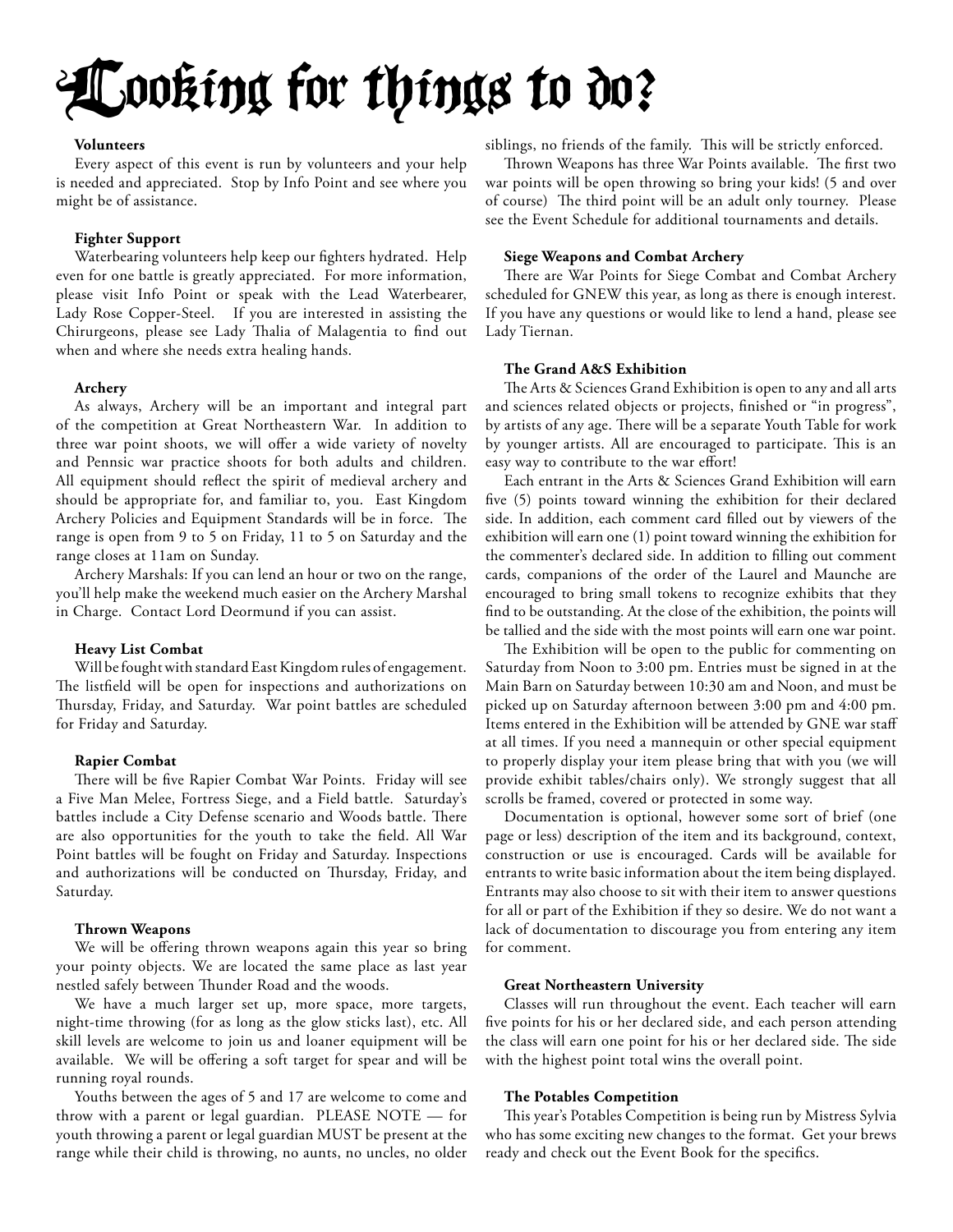#### **The Fifteenth Annual Malagentian New Moon Balle**

We are pleased again to invite all our guests to stop by the Barn starting at 8 pm Friday night and dance a little, dance a lot, or just enjoy the music. The DisSonatas will provide music for the evening. If you've never done Renaissance dancing, or if you merely need a refresher, dance classes will be held in the Main Barn in the hours leading up to the Balle. Check the Event Book for details.

#### **Bardic Grove**

There will be many bardic events this year at Great Northeastern War, including a puppet show, bardic showcase, and various performances. Visit Bardic Grove (behind the bathhouses) to get your music and entertainment fix! The Grove is an outdoor area dedicated to the performing arts and open to all who may wish to use it. We hope that this space will inspire the Muse in everyone and that the Scadian folks will take full advantage of it! Dancers, jugglers, comics, actors, singers and musicians – we would love for you to come and play! Open Thursday thru Sunday. To schedule time for use of the Bardic Grove space please see Lord Frederick Van deer Veer. There will be special bardic performances all weekend including the Children's Puppet Theatre and an all new live-action stage.

#### **Embroidery Challenge**

Embroidery kits for both adult and youth challenge will be available for each side at Information Point. Kits are first-come, first-served, and will be available starting at 8:00 on Friday. Competitors will design and construct an embroidery work on a specified theme using only materials supplied in the kit. The completed piece must be turned-in at the Main Barn (Elgiva or one of her Trusty Assistants will be by the stage) for judging at the end of Court on Saturday night, and the winner will be announced and prize awarded at closing ceremonies on Sunday morning. Please write your name on the paper provided so we know who to return the needlework to at the end, and return all hoops and needles when you turn in your kit!

#### **Merchants Row**

Shop your way to victory! Your purchases in Merchant's Row contribute to a War Point that goes to whichever side spends the most money. Forms for the War Point are available at Merchant's Point. Forms must be turned in to Merchant's Point or the Merchant Coordinator, Lady Ameline Bernaerds, by 10 am Sunday.

#### **Guild Meetings**

GNEW is a great time to get together with your guild or organization. Check the Event Schedule for times and locations of these meetings.

#### **Youth Activities**

We are pleased again to offer a variety of activities for the younger crowd. All parents of children under age 12 must bring their child to the class/activity location. It is up to the individual teachers if they require the parent to stay with the child during the class, but any parent is more than welcome to stay and enjoy the class along with their child. Parents of children under age 12 must return to the class/activity location at the end of class to pick up their child. There is no pre-registration for any of these classes/activities so it is first come, first served on any class with a limited enrollment.

Any child that is causing an undue disturbance or that is no longer interested in the classes may be returned to the parents' camp by Class Coordinators. This is not designed as a babysitting service. Please be sure there will be someone in your encampment in case your child needs to be returned

#### **Empress Caoilfhionn's Service Challange**

Princess Caoilfhionn is bringing the Kids Service Initiative to GNEW again this year! This program encourages children 12 and under to find the joy of service in the SCA by sending them on a scavenger hunt where they perform tasks bearing point values from 1 to 4 points. After a child has earned 10 points, they can turn their sheet in to Princess Caoilfhionn or her staff to receive recognition and a token in court!

#### **Youth Armored Combat**

Friday from 10am-noon there will be pickups and authorizations. Saturday from 10am-noon there will be a Capture the Flag tournament and at 2 pm there will be a Freeze Fight. Please contact Finan MacBressail for more information.

#### **Other Youth Combat Opportunities**

The Archery Range is open to youths whenever the range is open. Young archers must be accompanied by their adult. Also on Saturday at 7pm on the Thrown Weapons Range, there is a Youth Thrown Weapons Tourney and a Under 5 Thrown Weapons Tourney that are worth War Points.

#### **Youth Arts and Sciences Competition**

Taking place at the same time as the Grand Exhibition in the barn, we encourage the youth of the Society to come show off their stuff! Documentation is optional, but a short description of what the item(s) are is helpful. Populace favorite will determine the point; voting will happen via tokens placed in baskets next to the entry. The War Point will be awarded to the declared side of the entrant with the most tokens.

#### **Teen Bonfire Circle**

From 9-11pm in the battlefield, there will be a Teen Medieval Open Mic Bonfire/Coffee House. Please bring a period story, song, dance, or what have you, or just come to hang out. There will be Pyro-tainment featuring Youths of Malagentia. Please be advised that the fire pit will be supervised for safety, but will not be chaperoned.

#### **Youth Water Battle**

There will be a water battle on the battle field Saturday afternoon (during the break before court) Please bring your own water weaponry. Cancelled if raining.

#### **Other Activities**

The barn will feature a lending library of books, games, puzzles and coloring pages for youth to borrow and return throughout the weekend.

### **Looking for Event and Class Schedules?**

All of the schedules and class descriptions are found in the separate Event Schedule Book. Be sure to pick one up at Gate!